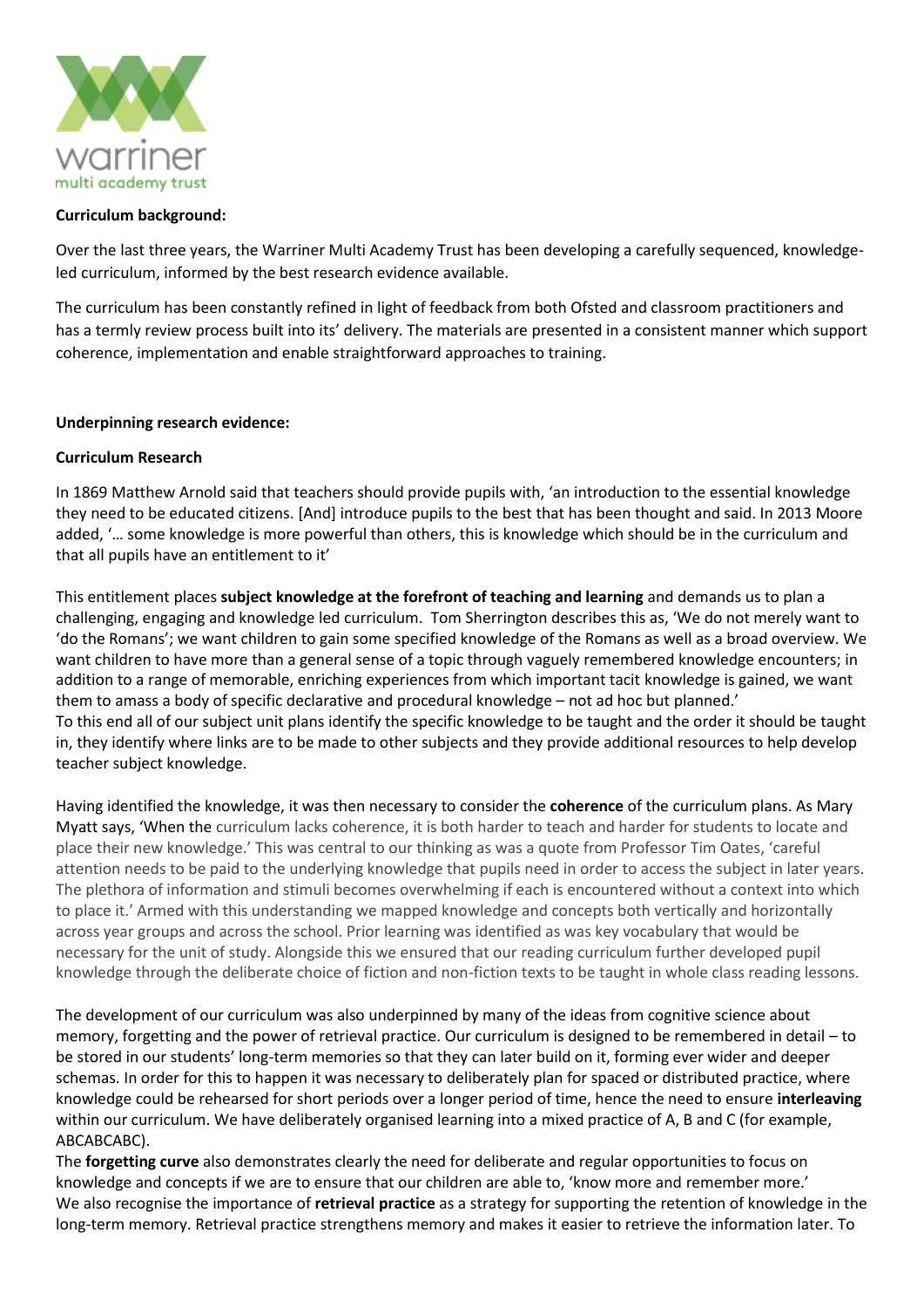this end we have built in opportunities for this form of knowledge testing throughout our curriculum be it in the form of quizzes, concept maps or flash cards.

**Cognitive load theory** also underpins the structure of our curriculum. We have ensured through careful and deliberate sequencing and progression that knowledge and concepts have been broken down carefully, appropriately linked and mapped progressively in order that our children are able to acquire knowledge, create meaning and readily make connections with different schema without risking 'Cognitive overload.'

# **Teaching Research**

Research tells us that the most effective teaching is characterised by:

- Modelling
- Teacher explanation
- Scaffolding
- Dual Coding
- Effective questioning
- Cognitive and Metacognitive strategies
- Flexible Grouping

These strategies are recognised by staff across the WMAT and form the basis of our Teaching and Learning principles. Professional development is provided to support the development of these approaches and Peer Reviews annually assess the impact of this work across our schools.

## **Subject Leader Research**

Recent research carried out by **Ofsted** noted that if curriculum lies at the heart of education, and subject lies at the heart of curriculum, then it follows that, teachers need solid knowledge and understanding of the subject(s) they teach. As well as this, they need to know how to teach that subject, and, more generally, how to teach.

In order for this to happen it is necessary to recognise three types of essential knowledge, **content knowledge, pedagogical knowledge** and **pedagogical content knowledge.** 

- Content knowledge can be defined as teachers' knowledge of the subject they are teaching
- Pedagogical knowledge as teachers' knowledge of effective teaching methods
- Pedagogical content knowledge as teachers' knowledge of how to teach the particular subject or topic.

In order to support this, we have developed subject schema that have been planned collaboratively by subject specialists across the Trust. Subject leaders been appointed to lead colleagues across our schools and support the professional development where necessary within their subject area, monitor and quality assure provision of the subject and moderate assessment.

Our belief in the importance of continued professional development and 'Growing Great Teachers' has also led to an alternative approach to Appraisal within the WMAT. All staff are, supported to and expected to, engage fully with research and develop their own learning in key areas which is then shared with all. This leads to a wealth of expertise and knowledge growing across the MAT which significantly benefits all.

### **Research on reading**

We strive to ensure that our children develop a deep knowledge of the 'word and the world' and in order to enable this we have ensured that:

Reading is prioritised to enable all pupils to access the full curriculum offer.